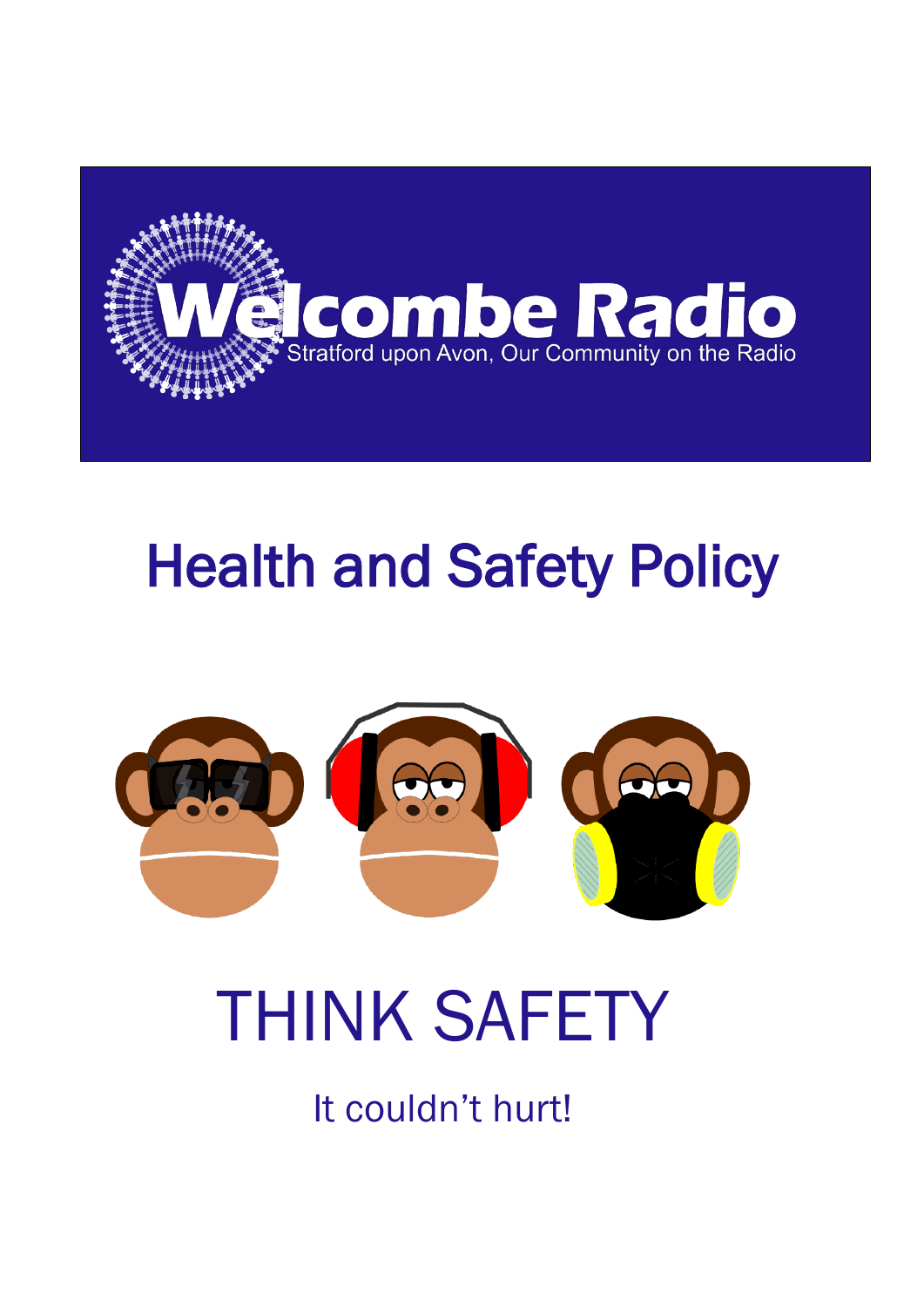# Why it is important that you read this document.

If we are a radio station with community at its heart we need to be aware of the implications this policy has for each of us.

This policy is designed to assist WELCOMBE RADIO volunteers in the area of our health and safety.

It has implications for you as a volunteer for Welcombe Radio in the following ways:

- It makes clear that by their very nature accidents can happen and each of us needs to be aware if it happens to us or one of our guests.
- The procedures set out in the policy explain what you should do if you or a guest are involved in an accident at the Studio or when taking part in an outdoor broadcasting event.
- It also makes clear how each of us can work for each other in order to lessen the possibility of an accident occurring.

# Table of Contents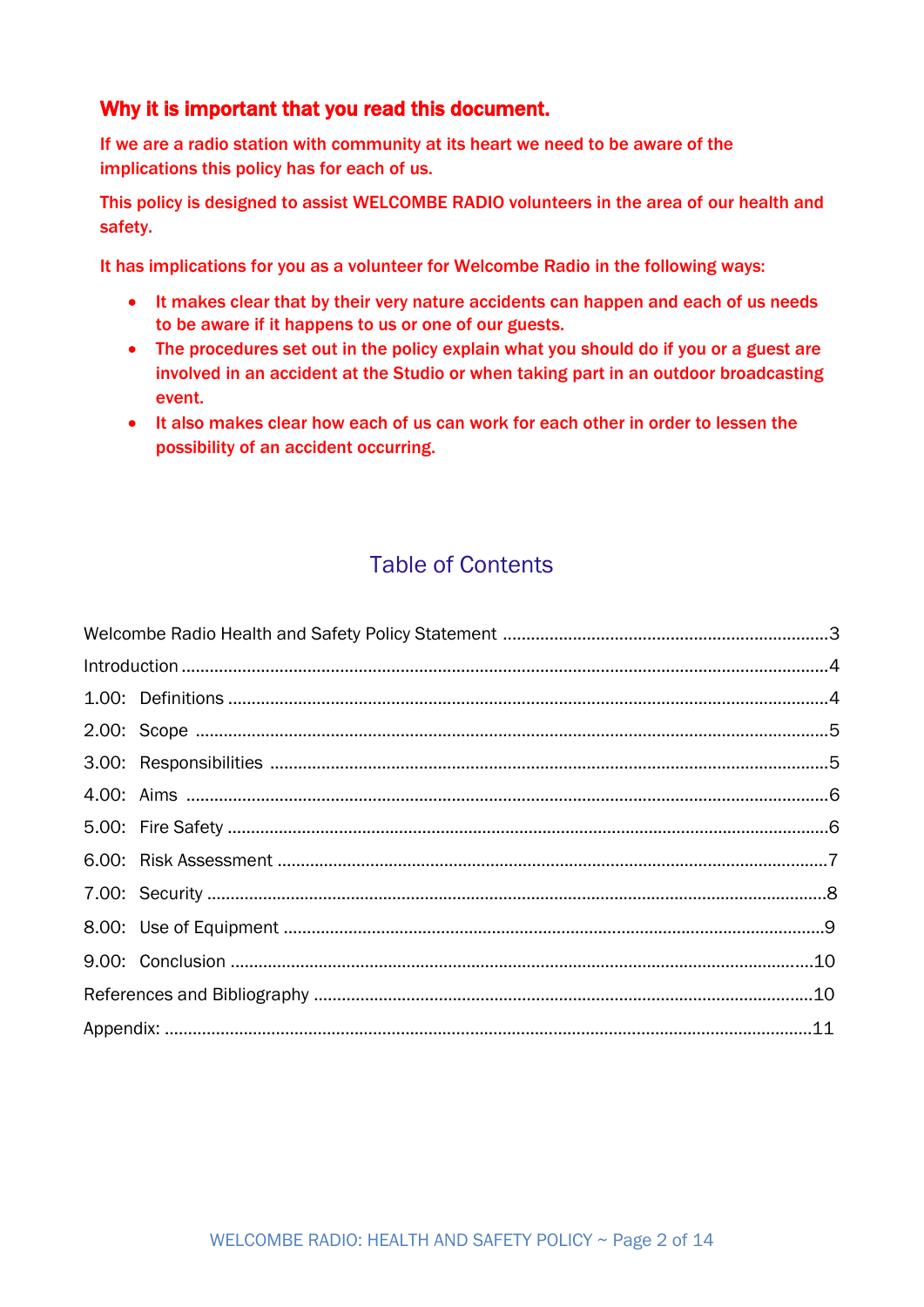

This policy sets out how Welcombe Radio will manage its health and safety responsibilities to our volunteers, guests and others who visit the Studio. The policy fits in with the overall policy for Foundation House and therefore Stratford Town Trust. There is also a requirement under our insurance policy to ensure we comply with its requirements.

Welcombe Radio will manage health and safety by:

- Assessing and managing the health and safety risks in the radio Studio at Foundation House run by the Stratford Town Trust.
- Ensuring that all volunteers are aware of their health and safety responsibilities.
- Assessing any health and safety risks at outside broadcasts agreed by the Welcombe Radio management under the auspices of the event organiser.
- Minimising the health and safety risks in the Welcombe Radio Studio at Foundation House.
- Making sure that any equipment volunteers use is in a safe condition.
- Ensuring that no dangerous substances are used or stored in the Studio room.
- Making sure all volunteers especially new volunteers, have relevant information and training on health and safety, including the use of Foundation House and the requirements of their Health & Safety policy.
- Working to prevent accidents, incidents and health related issues to all persons visiting and using Welcombe Radio for the purpose it is intended.
- Ensuring that all volunteers report any accident or incident in the book provided and that the appropriate person is informed.
- Regularly liaising with the management of Foundation House in respect to any identified Health and Safety issues, both in the Welcombe Radio Studio and the rest of the premises.
- Every radio show's lead presenter or nominated programme presenter performs a Health and Safety on entering the Studio.
- Regularly reviewing this policy and making changes if necessary. Involving volunteers on health and safety issues that affect them.

Signed (on behalf of the Station Manager):

\_\_\_\_\_\_\_\_\_\_\_\_\_\_\_\_\_\_\_\_\_\_\_\_\_\_\_\_\_\_Date \_\_\_\_\_\_\_\_\_\_\_\_\_\_\_\_\_

Chair of Management Committee/Board of Trustees

Date:

Review Date: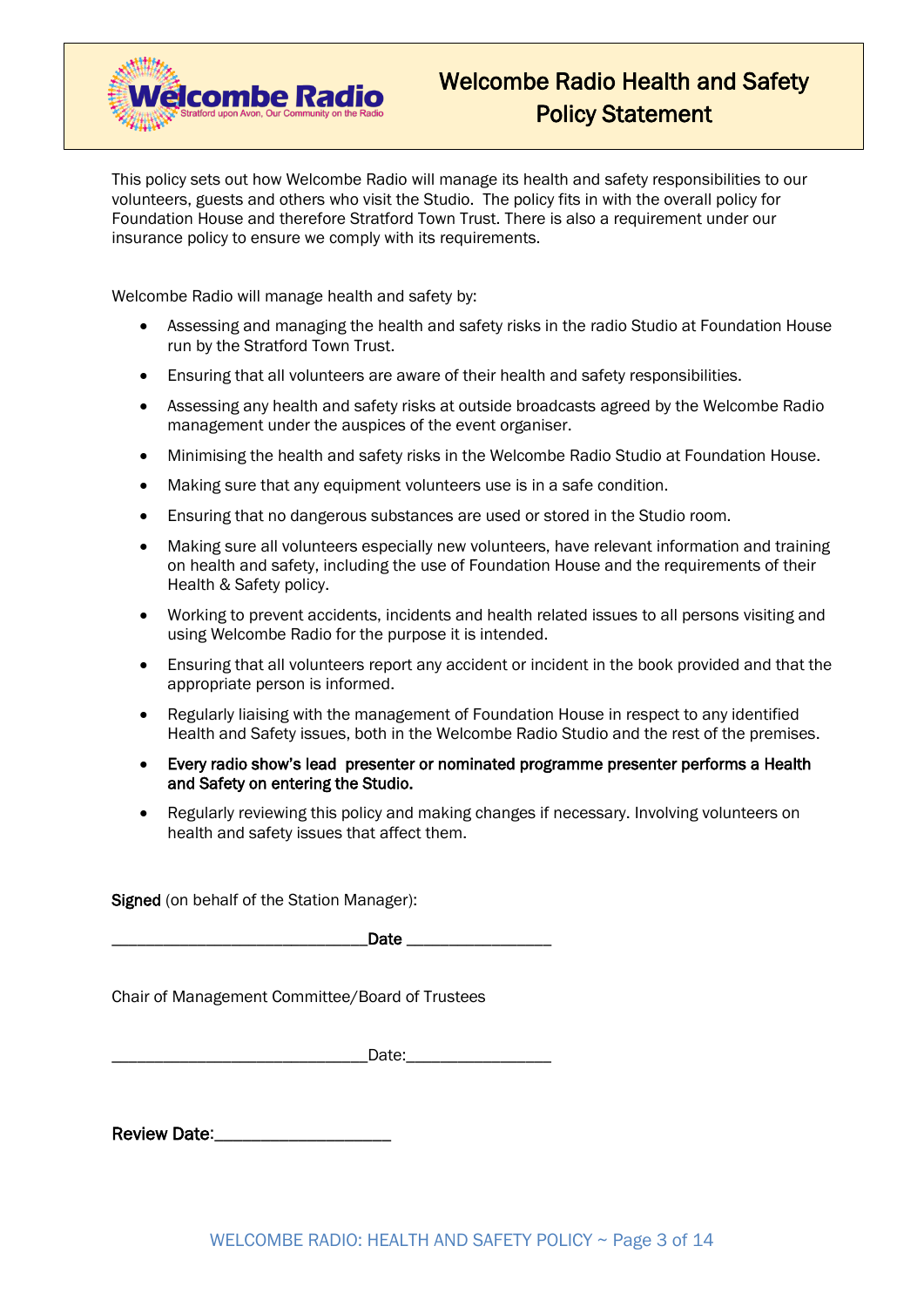# Introduction:

Health and Safety is often wrongly blamed for preventing organisations from running events and people from volunteering.

"Health and safety law is not a barrier to volunteering activities. Taking a sensible, proportionate approach is the key to making sure things go smoothly and safely and avoiding unnecessary bureaucracy".<sup>1</sup>

"Health and safety is everyone's business."<sup>2</sup>

There is no denying that a lot of accidents can be prevented through the application of common sense. The basic instinct of survival gives people an awareness of what is likely to be dangerous, and the wherewithal to avoid it. We all live with 'risk' in our daily lives, we all assess those risks (often unconsciously) and act to avoid or mitigate risk e.g. crossing the road or ensuring a child doesn't burn themselves. Sometimes accidents and incidents do happen but as an organisation we will take all necessary steps to limit the potential risk.

Health and safety legislation doesn't generally apply to someone who is not an employer, self-employed or an employee. Welcome Radio has no employees, but we do have a 'duty of care' in Civil law. The Health and Safety at Work etc Act 1974 (HSW) Act<sup>3</sup> and the regulations made under it, apply if any organisation (including a voluntary organisation) has at least one employee.<sup>3</sup>

Under the 'common law,' voluntary organisations and individual volunteers have a duty of care to each other and others who may be affected by their activities. Where something goes wrong, individuals may, in some cases, sue for damages using the civil law if they are injured as a result of another person's negligence. 4

For a negligence claim to succeed, the injured person must show that the defendant had a duty to take reasonable care towards them, and they have suffered the injury through a breach of that duty. The injured person must also show that the type of loss or injury for which damages are being claimed was a foreseeable result of the breach of the duty.

Liability in individual cases is a matter for the courts, depending on all the circumstances of the case and the actions and standards it is reasonable to expect from each of the parties involved. If the court decides that a claim does not have merit, then it will reject it. It can also reduce any damages awarded to reflect the extent of any contributory negligence on the part of the injured person.

Foundation House as part of Stratford Town Trust (STT)(owner/employer) is required to comply not only Health and Safety legislation but have a 'Duty of Care' to ensure the premises are safe. Welcombe Radio (WR) is required to comply with their Health & Safety Policy as part of our contract with them.

Potential risks should be identified by all our volunteers.

Welcombe Radio complies with the requirements to have insurance and this includes authorised outside broadcasts.

This policy is written taking Civil Law into consideration.

# 1.00: Definitions

Hazard: something e.g. an object, equipment or person that might cause harm. There are some hazards with a recognised risk of harm, for example working at height, some other hazards can be related to your specific situation e.g. long term playing of music at high volume via head phones.

The words accident and incident are often muddled up. For the purpose of this policy: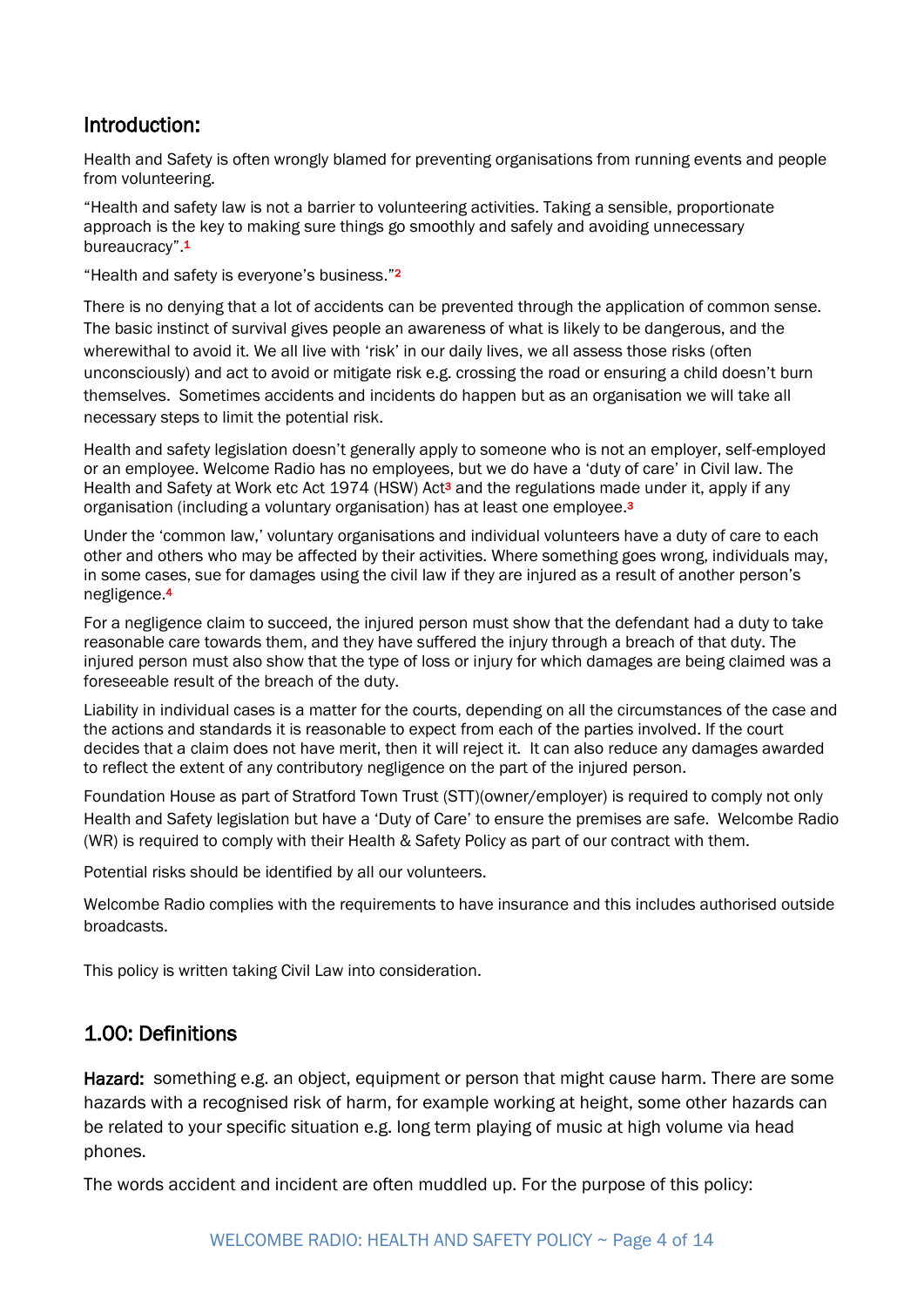Accidents: are unplanned or unforeseen events that have a negative outcome e.g. you cut your finger on a sharp decorating tool left in the Studio

Incident: The term is used in this policy to refer to any event which gives rise to, or has the potential to produce, unexpected or unwanted effects, the whole event concerning the decorating tool, who left it, why it was picked up etc.

Incidents: range in severity from near misses to fatal accidents.

Risk: the likelihood that a hazard will actually cause harm, injury or damage; it also considers the consequences, extent and outcome of a hazardous event occurring<sup>5</sup> e.g. electrocution caused by a live broken wire or potential risks e.g. using the keyboard in such a way you could develop Repetitive Strain Injury (RSI). Risks are categorised as low, medium and high. Volunteers of Welcombe Radio should be aware of 'potential risks' on every visit to the Studio, Foundation House or outside broadcasts overall.

Risk assessment: A risk assessment is, as the Health and Safety Executive (HSE) describe: "a careful examination of what, in your environment, could cause harm to people, the aim is to make sure that no one gets hurt or becomes ill and identifying sensible measures to control the risks" 6

#### Please see appendix 1 for the current Welcombe Radio Risk assessment

## 2.00: Scope

This policy applies equally for the protection of all Welcombe Radio volunteers and our guests. WR aims to maintain an environment that promotes and supports a healthy and safe environment within all areas used in Foundation House and authorised outside broadcasts. The reading of this policy acts as part of the induction into Welcombe Radio and ongoing membership.

Areas covered are:

- Fire Risks and Evacuation
- Risk assessments in relation to WR Studio
- Lone working in Foundation House
- Security in foundation house
- Children and Young Adults (see WR Safeguarding Policy available on our website)<sup>7</sup>
- Safe use of VDUs
- Hazardous substances
- Slips, Trips and Falls
- Risks relating to electrical equipment
- First aid, accidents and ill-health
- Reporting accidents and incidents
- Alcohol and drugs
- Violence/Abuse:
- Offensive Weapons:
- Data Breach
- Security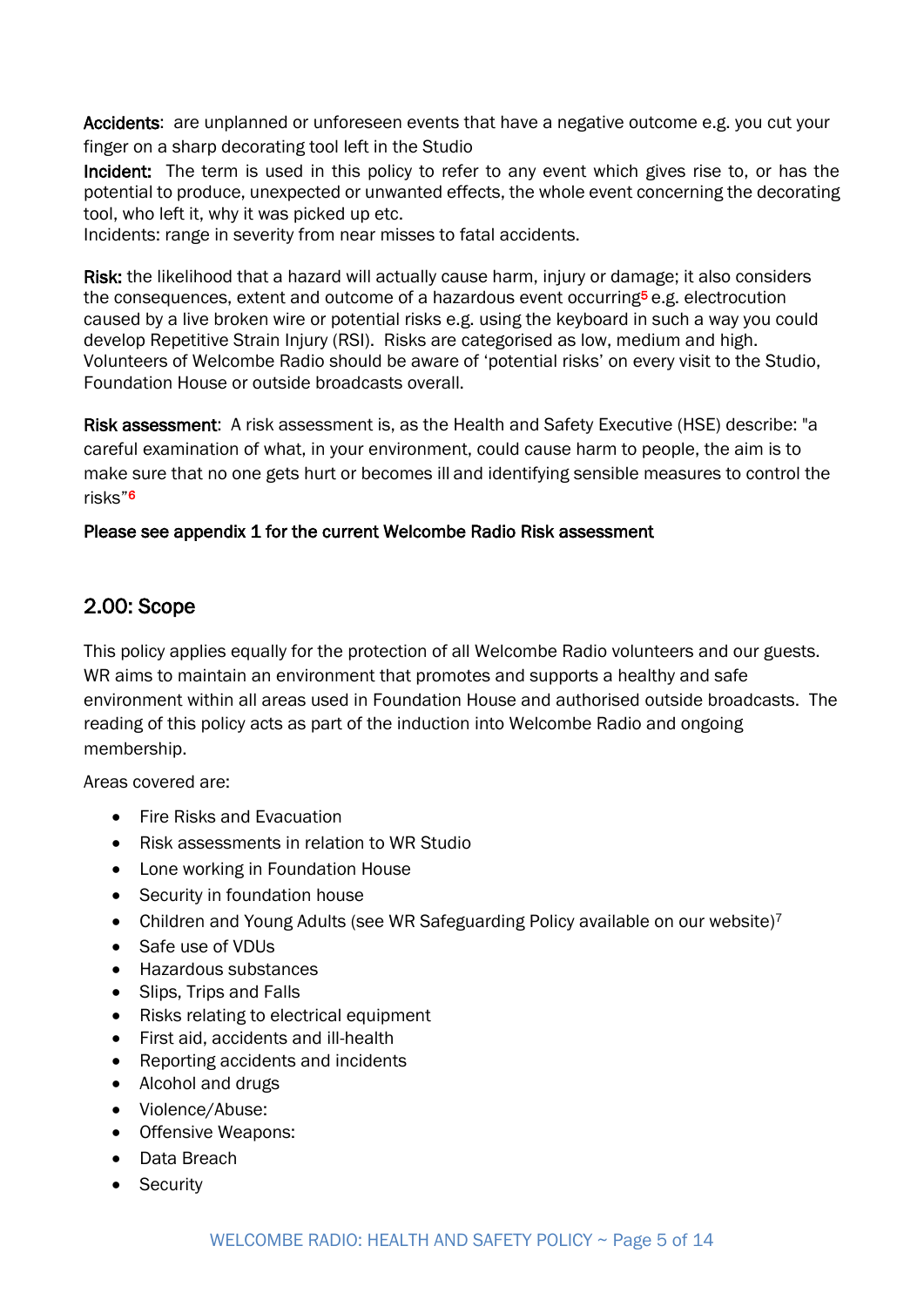# 3.00: Responsibilities

Stratford Town Trust (STT) has the overall responsibility for fire safety in Foundation House. This includes assessments, evacuation procedures, signage and ensuring that voluntary groups that use the building are familiar with all the procedures including practice fire and incident evacuation, as part of their contract with Welcombe Radio.

The Welcombe Radio (WR) Station Manager has overall responsibility to ensure that the ongoing risk assessment of the WR Studio contains assessing the risk of a fire within the Studio, evacuation procedures and that all volunteers are aware of their own responsibilities.

The Station Manager or 'nominated other', is responsible for liaising with STT FH management in relation to over all Fire procedures and contract.

Where authorised outside broadcasts are being undertaken, a risk assessment of the venue or environment will be conducted, and any risks mitigated as far as possible in partnership with the organisation holding the event. This is a requirement of most events and our insurance policy.

All Welcombe Radio Volunteers are responsible for their own safety and that of their guests. Familiarising themselves with this Health and Safety Policy and also the requirements set out in the Foundation House 'fire evacuation' procedures, is required as part of the induction process and ongoing membership.

Ensuring all guests are aware of what to do in the event of a fire /incident evacuation is the responsibility of the volunteer who invited them or 'nominated other'.

All volunteer's must be aware of their environment in Foundation House and instigate the Fire/incident evacuation procedure if necessary.

When the WR Studio is in use the attendance board in the FH vestibule must show as 'in' and this must be moved to 'out' when the Studio is not in use. This requirement is part of the contract with STT.

#### 3.01: Public Lability Insurance

WR is required to and has insurance. Details of this can be obtained from ......

# 4.00: Aims

WR Station Manager (WRSM) will ensure, as far as possible, that Stratford Town Trust for, Foundation House provides a lawful and practical health and safety system to reduce the risk of harm to all those who use the premises. This includes issues that may arise from other groups that use FH or their visitors.

To Ensure that all Volunteers of WR are aware of and understand the requirements of the WR Health and Safety Police.

# 5.00: Fire Safety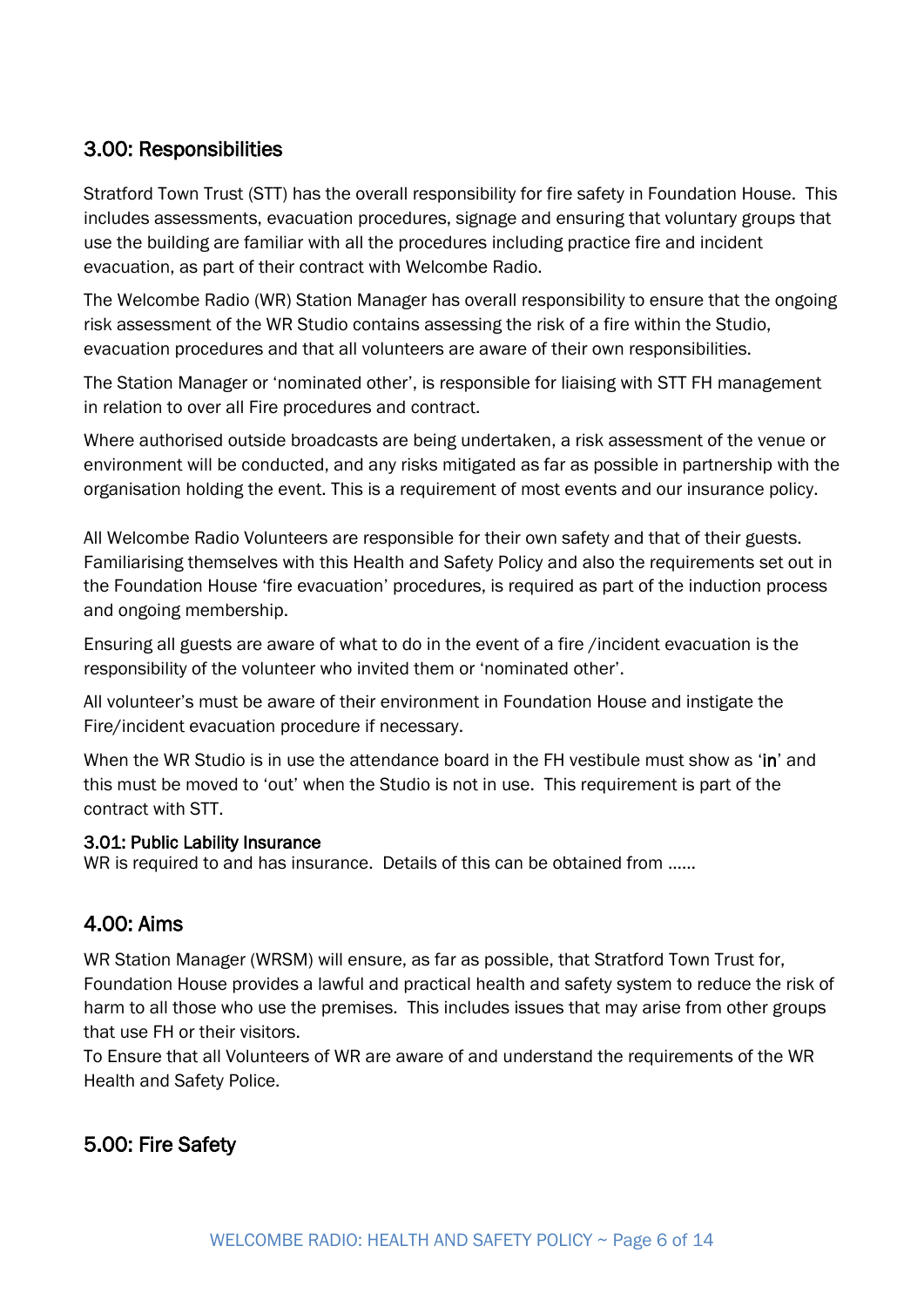STT is responsible for the FH Fire Safety Evacuation policies procedures, signage and ensuring that groups are undergoing safe practices in FH via their contracts and system of Risk Assessments.

All volunteers are required to familiarize themselves with the evacuation procedure, signage and muster place and the safety of their guests (see the STT Health and Safety policy).

#### 5.01: Smoking

There is a strict no smoking ban on STT property.

# 6.00: Risk Assessment

A risk assessment is a vigilant examination of what could cause harm to people so that you can assess if you need to take further precautions to reduce or reduce the risk.

#### 6.01: Risk Assessments in relation to WR Studio

An annual risk assessment (or after an incident or accident) will be performed by the WR Station Manager or 'nominated other'. The results, if requiring a change of practice will be passed on to all WR Volunteers.

WR Management undertakes risk assessments of all authorised outside broadcasts to ensure ant risks are identified to WR volunteers. These are usually required by event organisers. A discussion with the event organisers to reduce or mitigate identified risks should follow.

Volunteers who undertake other outside broadcasts should be aware of their 'duty of care' to others.

Please see appendix 1 for current WR Studio risk assessment.

#### 6.02: Volunteers and Guests with Identified Disabilities

Where an identified guest or volunteer has difficulties with access or other issues that could potentially cause a health and safety issue or preclude them using facilities in FH or the WR Studio a risk assessment should be undertaken to resolve the issues where possible. The WR management committee should be contacted to discuss the situation.

#### 6.03: Children and Young Adults (see WR Safeguarding Policy on WR website)

#### 6.04: Lone working in Foundation House and After Office Hours

Although Welcombe Radio is based in Foundation House we operate independently while complying with rules and regulation with in our contract with STT.

Foundation House is open office is open from 09:00 to 17:00 Monday to Friday when a member of staff may be available to discuss any issues relating to FH.

After that time, arrangements need to be made with the Station manager for access. If guests are arriving 'out of office hours' please explain the situation and get them to text you on arrival or knock on the window. The front door should be opened and then locked again. No other persons should be admitted.

The Station manager will ensure that the door is locked at the finish of the broadcast or other event. The FH policy and procedure should always be adhered to.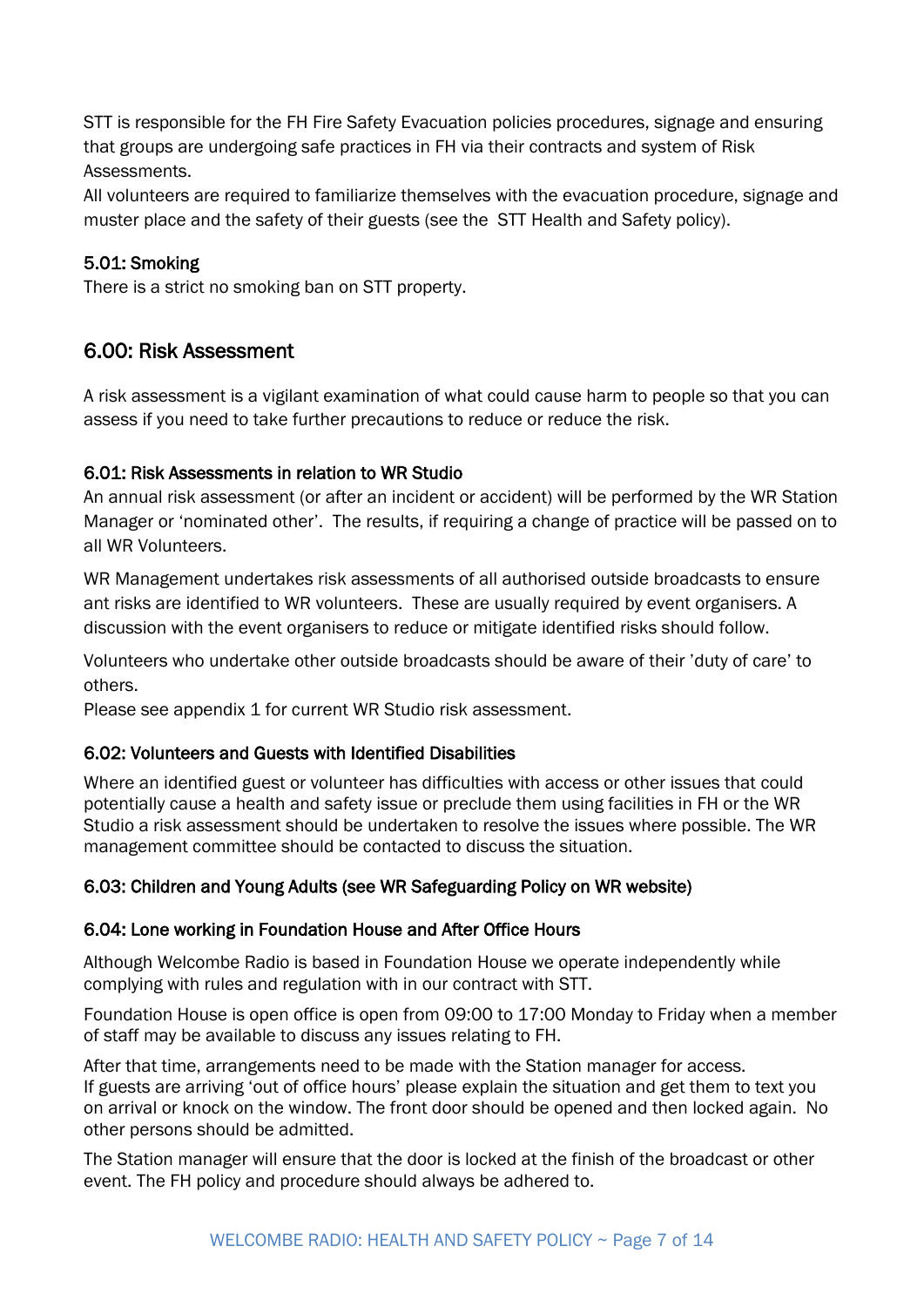In case of an issue phone the FH emergency number but if it is an emergency issue lock yourself in the Studio and dial 999 then the Station manager.

#### 6.05: Slips, Trips and Falls

Slips and trips are the most common reported injuries reported by the public and they cause around 40% of injuries at work.

In the WR Studio the two most potential arears of risk are:

- 1) Tripping over microphone leads. All volunteers must ensure that the leads are in a safe position so as not to potentially cause a trip.
- 2) Standing on a chair to shut the window or pinning papers to walls. A chair should never be used to stand on, if you are doing either of these tasks please use the small steps.

Also, please ensure the floor area is kept free of items that could be tripped over.

#### 6.06: First aid, accidents and ill-health

It should be remembered that the FH staff do not include an onsite 'first aider'. A First Aid Box can be found in the FH office or the downstairs' kitchen. WR volunteers should not rely on FH staff to address accidents or ill health.

WR provides a First Aid Box in the Studio and can be found on the noticeboard which can be used for minor injuries.

For sudden serious ill health or an accident in Foundation House, 999 should be dialled to call for an ambulance.

Simple accidents and illness should be addressed by using the first aid equipment provided and taking further advice as necessary. Calling 111 for guidance if necessary.

#### 6.07: Reporting Accidents Incidents

If an accident or an incident occurs in the WR Studio, the accident book (this is found on the Studio notice board) must be completed and a member of the management team informed. Depending on circumstances a further risk assessment may be carried out to reduce the possibility of reoccurrence and the FH Management informed.

If the accident or illness occurs in the FH general areas, deal with the occurrence and then report to the FH duty manager or the on-call FH manager if the FH Office is unmanned. In the case of a serious accident or incident the HSE RIDDOR- Reporting of Injuries, Diseases and Dangerous Occurrences Regulations 2013 (RIDDOR) reporting system will be used.7

# 7.00: Security

Do not take risks if in danger.

Break-ins, vandalism, damage to property, theft must be reported in the accident book, while the WR Station Manager or other WR management committee member, plus FH staff must be contacted immediately. Contact numbers will be displayed on the Studio noticeboard.

Breach of information security involving the confidentiality, integrity or availability of data (both hard copy and electronic data) kept by WR management for the normal management of WR must be addressed using the WR Data Policy.<sup>8</sup>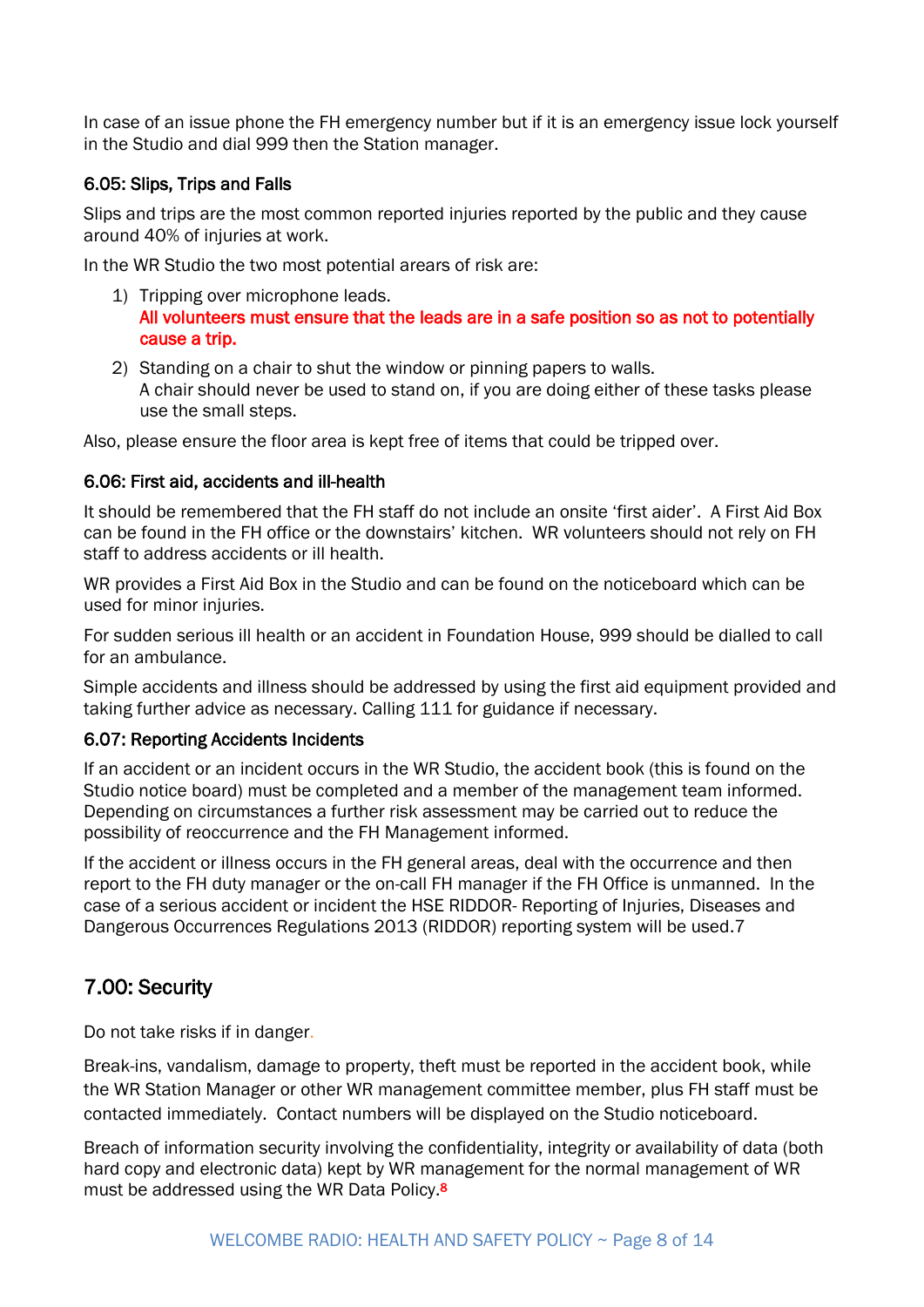#### 7.01: Security in Foundation House

Foundation House has a varied occupancy by various organisations. Office hours are 9:00 to 17:00 when there should be FH staff on the premises. At various times there will be various visitors for the other organisations. FH staff will be able to address any issues during these hours. The door is locked at 17:00 until 09:00 and only authorised key holders should admit people. Welcombe Radio volunteers should not admit any other persons during this time.

#### 7.02: Violence and Abuse

- Physical, verbal or sexual assault or harassment.
- Serious breaches of confidentiality.
- Violent, aggressive, disruptive or reckless behaviour.
- Malicious damage

Whether in the radio Studio or while at an outdoor broadcasting event, any of these behaviours, displayed by a WR volunteer or a guest they are responsible for, will result in the WR volunteer being suspended so that an investigation can be carried out without prejudice at the discretion of the management committee. The reasons for taking such action will be put to the volunteer in writing who would then have the opportunity to state their case. An Incident Report will be written by the WR Station manager. A copy of which will be made available to the volunteer concerned. The Stratford Town Trust management will be informed, as will the police.

#### 7.03: Alcohol and Drugs

A no tolerance approach to broadcasting while under the influence of either alcohol or drugs is in place.

The use of alcohol for social events on the FH premises requires the permission from STT FH Management.

This approach is also required for our guests to the Studio.

Offensive Weapons

WR Volunteers are forbidden are bring offensive weapons to FH. Any guests that are found to have weapons must be asked to leave FH immediately. Any events should be reported to the WR station manager immediately.

#### 7.04: Data

Welcombe Radio complies with the requirement of the Data Protection Act 1998 and from 25 May 2018 the General Data Protection Regulations (GDPR).<sup>8.</sup>

# 8.00: Use of Equipment

#### 8.01: Electrical Equipment

All electrical equipment poses a risk of electric shock and burns from contact with live parts. This applies to all our Studio equipment as well as any electrical equipment in FH. The WR electrical equipment has been assessed as suitable for its intended use and the conditions in which it is operated. It should only be used for its intended purpose.

No plugs or wires are to be removed from their position as attached to either the computer, mixing desks or wall plugs.

Users of electrical equipment, including portable appliances, should carry out visual checks. If faulty, remove the equipment from use immediately and contact the technical manager if:

• the plug or connector is damaged.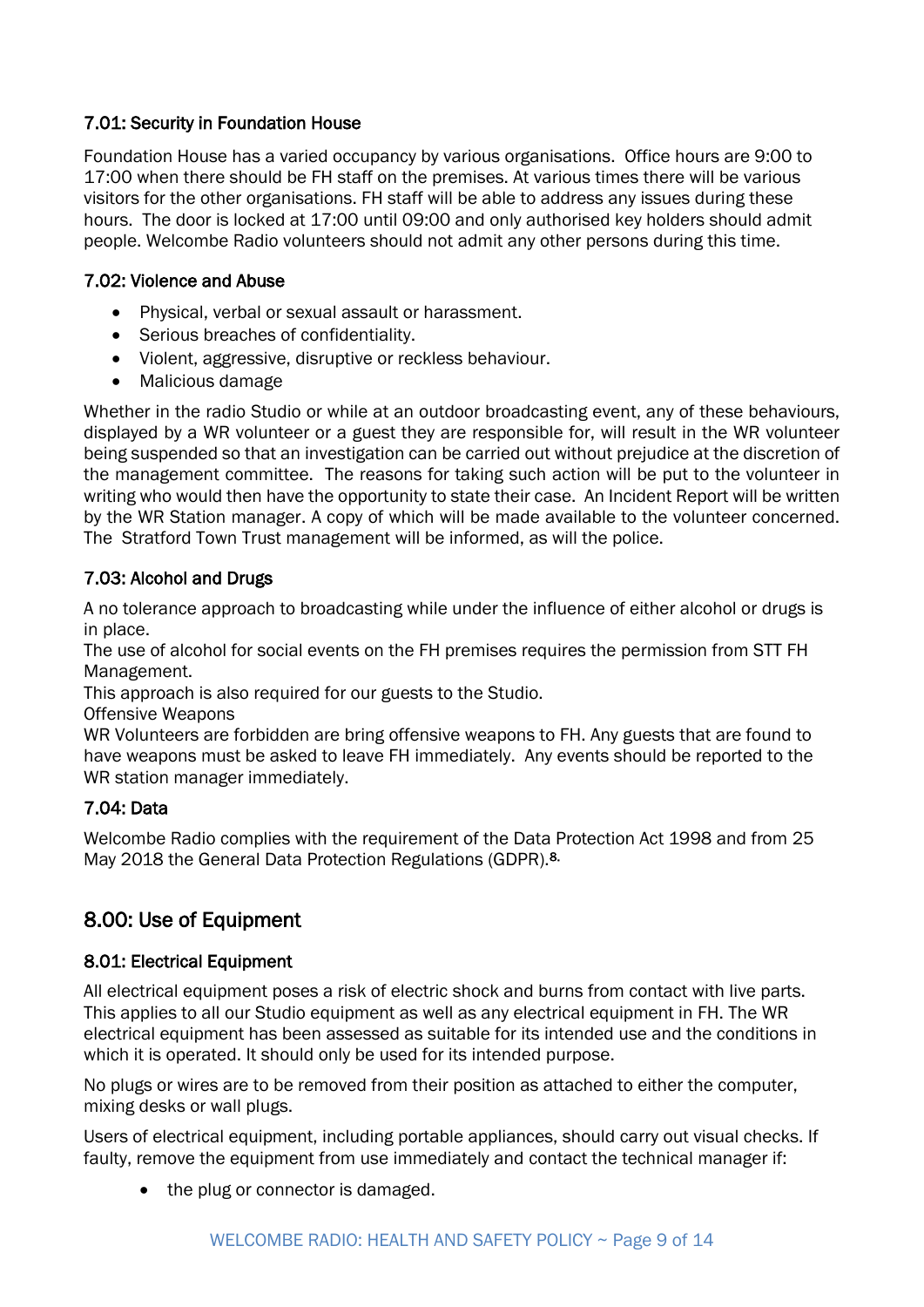- the cable has been repaired with tape, is not secure, or internal wires are visible etc.
- burn marks or stains are present (suggesting overheating).

If in any doubt concerning any equipment or wires turn electric supply off and inform the management team

In wet surroundings, unsuitable equipment can become live and make its surroundings live too. Please only use drinks in non-return valve bottles or place cups and glasses on the window sills to reduce the risk to the equipment as well as yourselves.

It's a myth that all portable electrical appliances in a low-risk environment, such as an office, need to have a portable appliance test (PAT) every year. HSE ref but as part of our contract with FH we are required to.

#### 8.02: Safe Use of VDUs

Although WR has no legal requirement to ensure that the computers are being used by volunteers in a way that will protect their individual health, a general leaflet by the HSE can be found in appendix 2. This give hints on distance from screens, rest periods, and Repetitive Strain Injury (RSI). The WRSM should be consulted if any issues arise for individuals (see WR Equality and Diversity Policy on WR website).

#### 8.03: Hazardous Substances

Legislation does not apply by law but WR fosters a common-sense approach. Volunteers are requested not to bring any hazardous substances into FH or the Studio. e.g. chemicals products containing chemicals fumes dusts vapours mists nanotechnology, gases and asphyxiating gases and biological agents (germs) are a few*. (So, the detox smoothie may be a problem!).*

#### 9.00: Conclusion

Welcombe Radio management aims to have an ongoing dialogue with STT to promote a safe environment within FH, including the room used as the Radio Studio for our volunteers and their guests.

All WR volunteers are asked to be vigilant in relation to potential risks to ensure a healthy and safe environment.

This policy will be reviewed on an ongoing basis and amended in line with new developments in Health and safety best practice.

Date:

Station Manager : Peter L Keynton-Hook

Signature: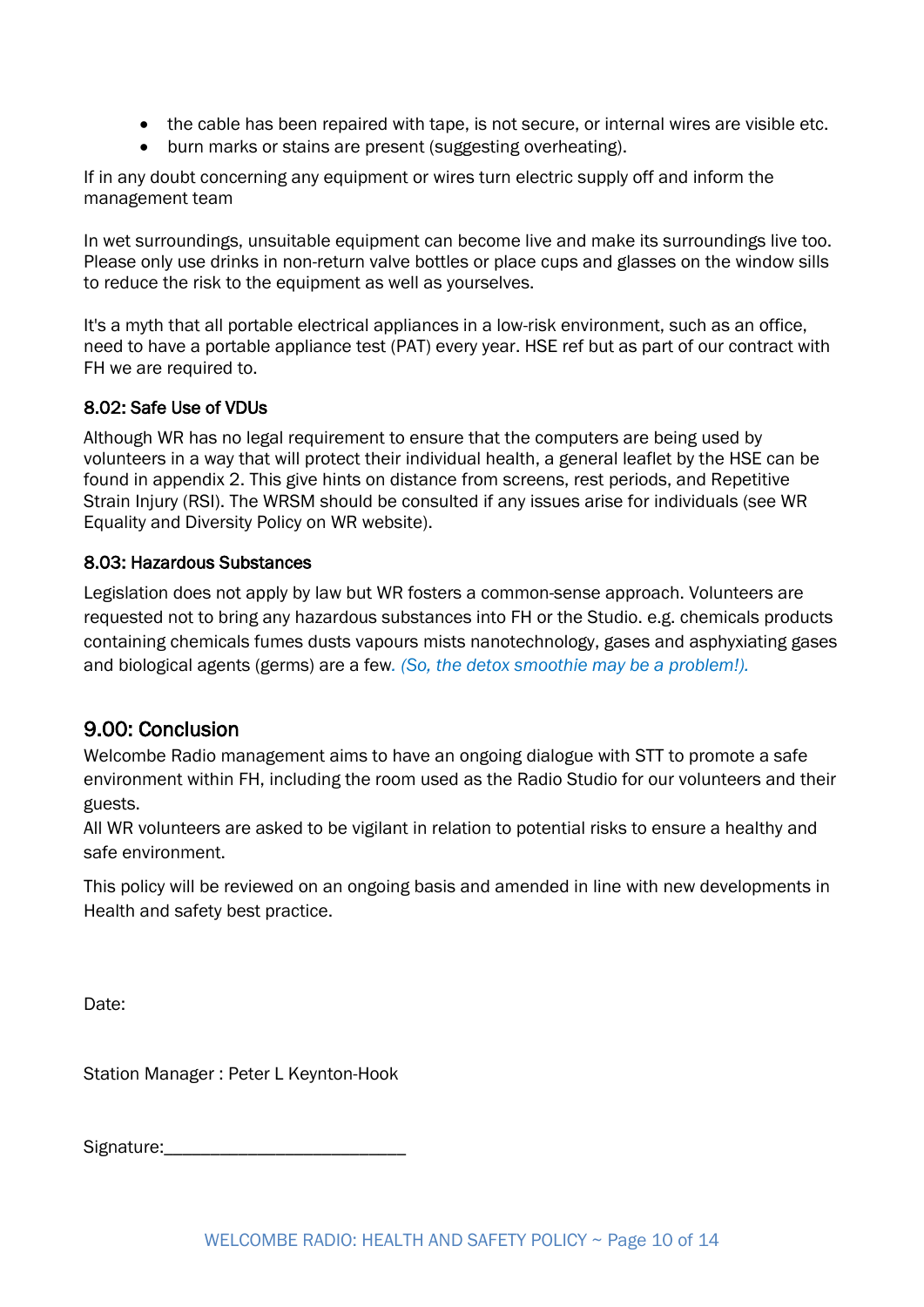#### References and Bibliography:

#### References:

- 1. Health and Safety Executive ( HSE), Retrieved from http://www.hse.gov.uk/simplehealth-safety/index.htmhttp
- 2. Scarab Systems, Retrieved from https://www.scarabsystems.com/blogs/news/94052422-health-safety-is-everyonesbusiness
- 3. HSE, Retrieved from http://www.hse.gov.uk/legislation/hswa.htm
- 4. HSE Retrieved from http://www.hse.gov.uk /responsibilities.htm
- 5. HSE, Retrieved from http://www.hse.gov.uk/voluntary/when-it-applies.htm
- 6. HSE, Retrieved from<http://www.hse.gov.uk/risk/controlling-risks.htm>
- 7. Welcombe Radio Safeguarding Children and Vulnerable Adults (2018)
- 8. Welcombe Radio Data Policy, 2018 Retrieved from [http://www.welcomberadio.co.uk](http://www.welcomberadio.co.uk/)

#### Bibliography:

National Council Volenary Organisations, Retrieved from https://knowhow.ncvo.org.uk/toolsresources/hr-policies/health-and-safety-policy

Community Radio Tool Kit, Retrieved from<https://www.communityradiotoolkit.net/>

## Document History:

| Version | Author             | Purpose/Change                          | Date       |
|---------|--------------------|-----------------------------------------|------------|
| Number  |                    |                                         |            |
| 0.1     | Penny Keynton-Hook | Draft for discussion                    | 30/03/2018 |
| 0.2     | Peter Keynton-Hook | <b>Editing</b>                          | 29/12/2018 |
| 0.3     | Peter Keynton-Hook | Front Cover Design and further editing. | 23/02/2019 |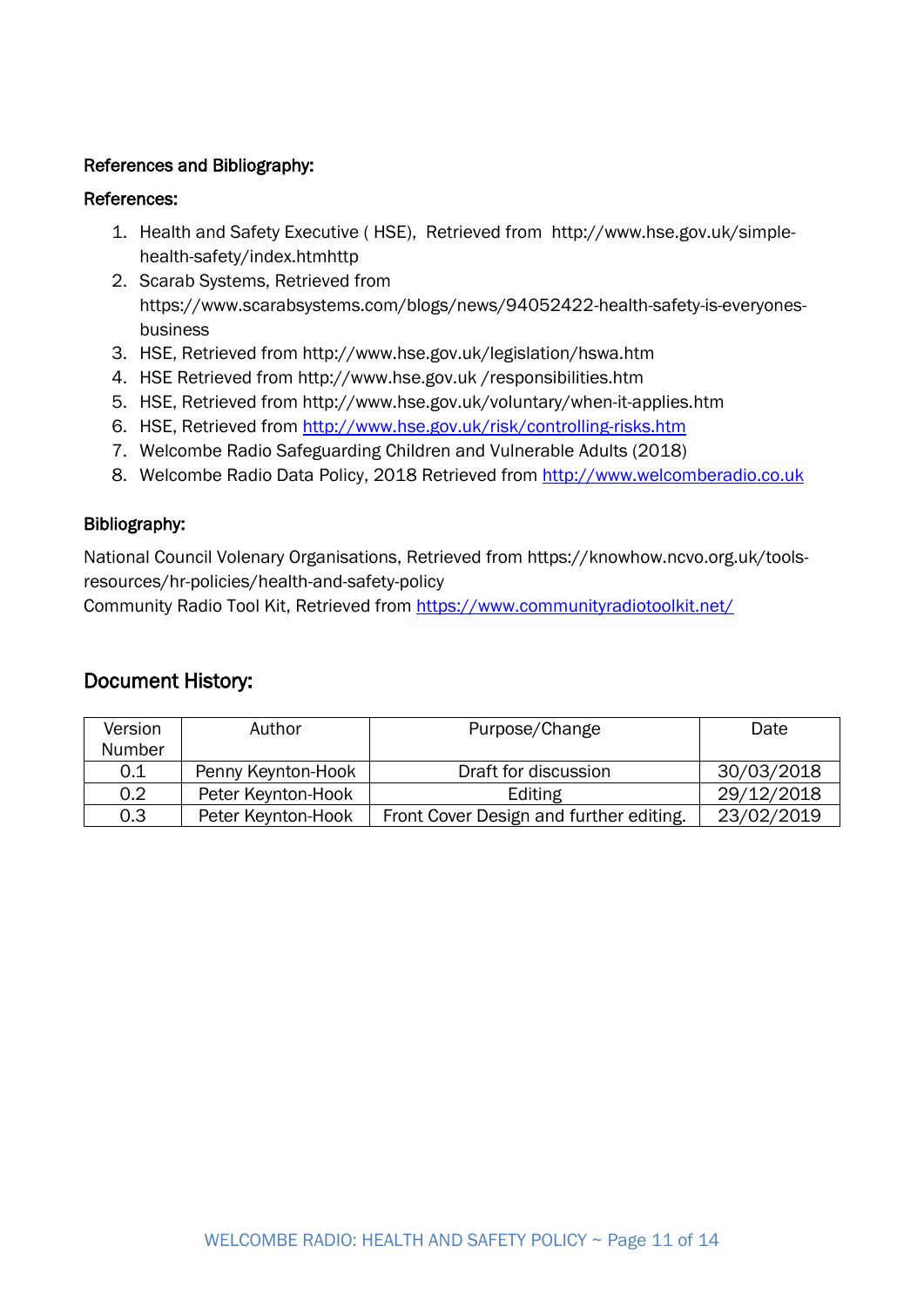Appendix 1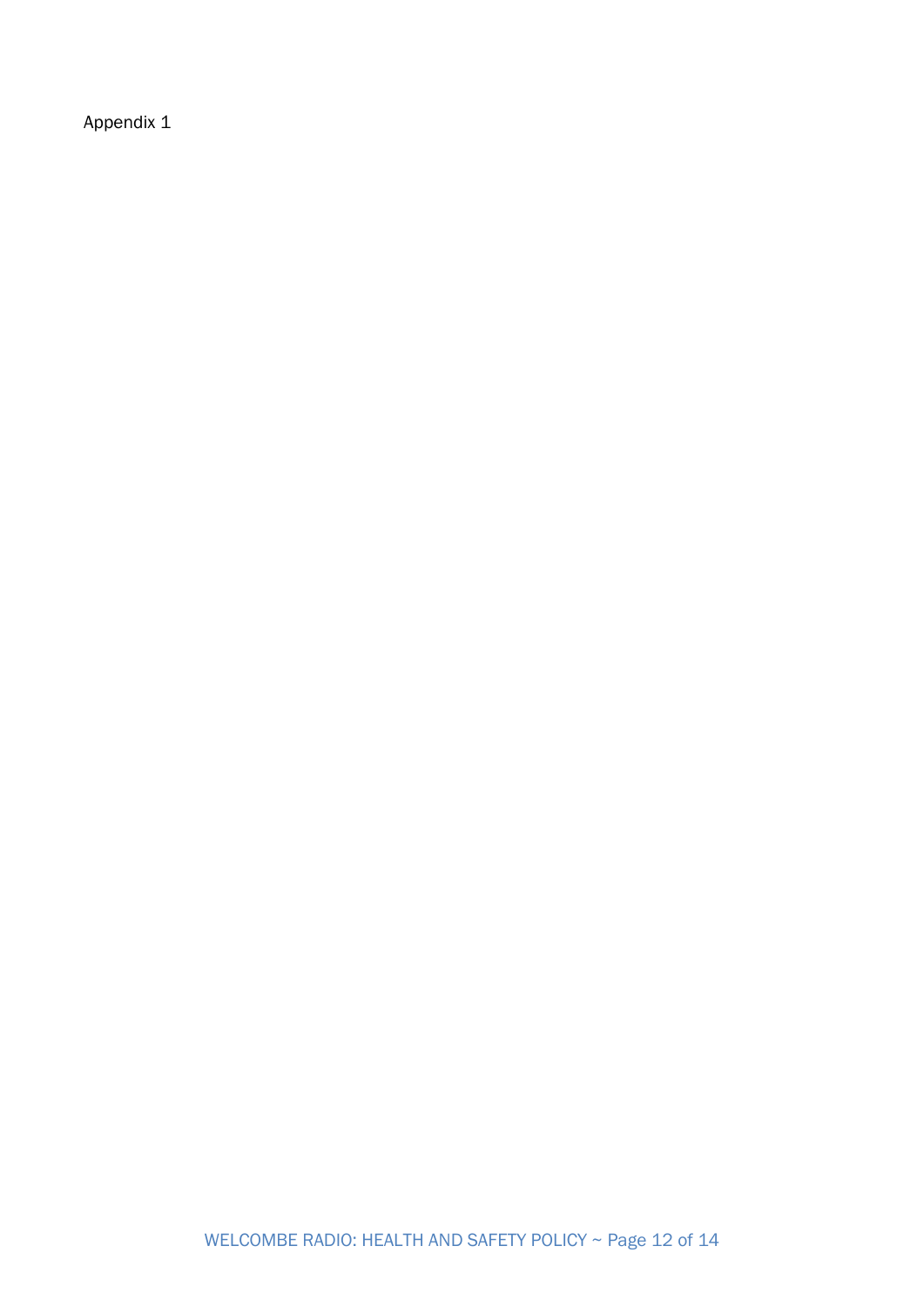WELCOMBE RADIO: HEALTH AND SAFETY POLICY ~ Page 13 of 14